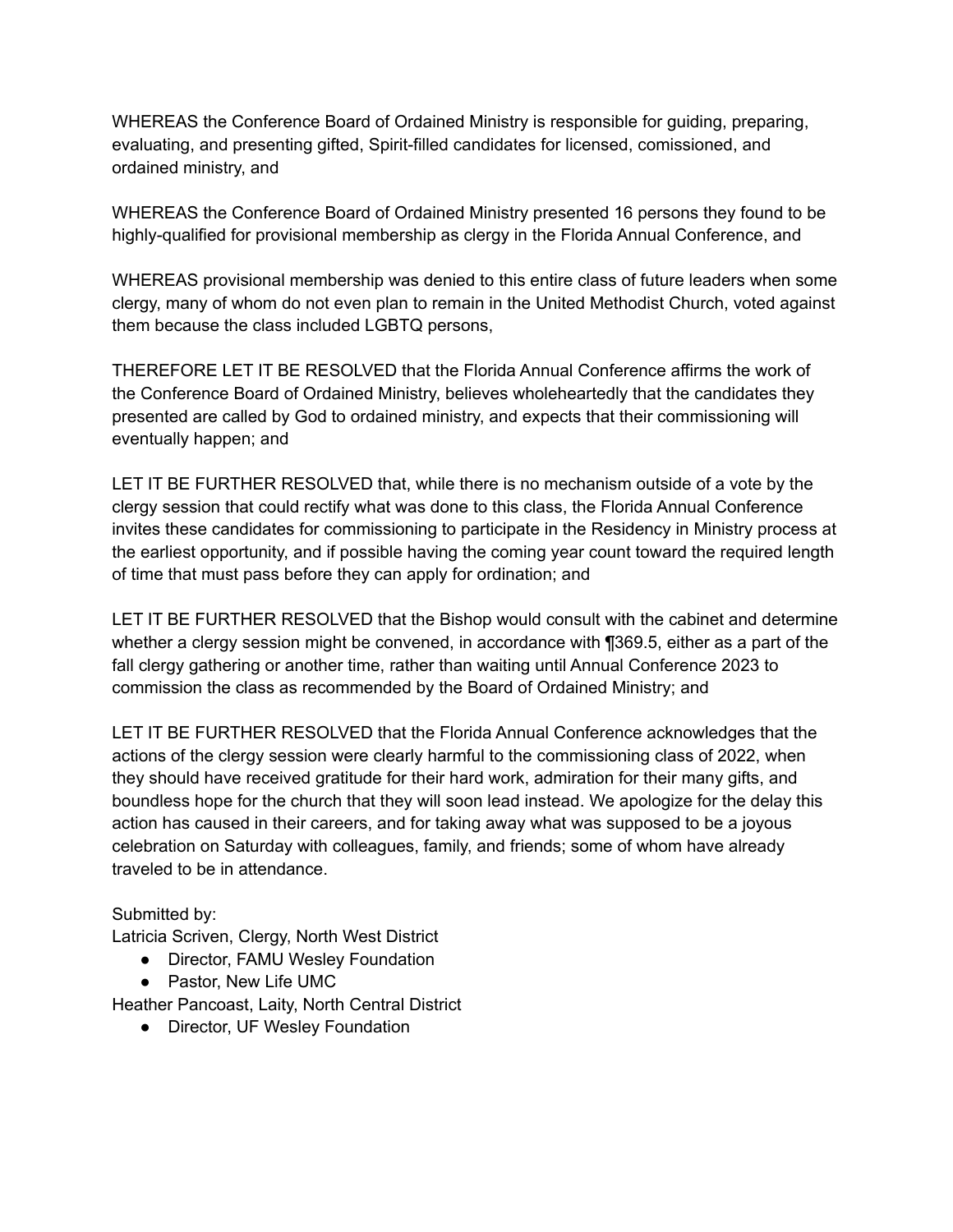# A Resolution on Gun Violence

WHEREAS Jesus expressed specific concern for the welfare of children (Matthew 19:13-14) and wept over a city that did not know "the things that make for peace" (John 19:41-42), and:

WHEREAS in our baptismal covenant we "accept the freedom and power God gives to resist evil, injustice and oppression in whatever forms they present themselves" and:

WHEREAS we continue to face the uniquely American evil of mass shootings, most recently in racially motivated attacks on a shopping center in Buffalo and a Taiwanese church in Los Angeles, and in the attack on the Robb Elementary School in Uvalde, Texas, and;

WHEREAS one of the common elements in those events is the use of legally purchased, highcapacity weapons and ammunition, and;

WHEREAS majorities in both political parties favor preventing people with mental illnesses from purchasing guns, subjecting private gun sales and gun show sales to background checks, and refusing to permit people to carry concealed firearms without a permit, (https://www.pewresearch.org/fact-tank/2021/09/13/key-facts-about-americans-and-guns/) and;

WHEREAS the General Conference resolved:

V.

For United Methodist congregations to advocate at the local and national level for laws that prevent or reduce gun violence. Some of those measures include:

- Universal background checks on all gun purchases
- Ensuring all guns are sold through licensed gun retailers
- Prohibiting all individuals convicted of violent crimes from purchasing a gun for a fixed time period
- Prohibiting all individuals under restraining order due to threat of violence from purchasing a gun
- Prohibiting persons with serious mental illness, who pose a danger to themselves and their communities, from purchasing a gun
- Ensuring greater access to services for those suffering from mental illness
- Establishing a minimum age of 21 years for a gun purchase or possession
- Banning large-capacity ammunition magazines and weapons designed to fire multiple rounds each time the trigger is pulled
- Promoting new technologies to aid law-enforcement agencies to trace crime guns and promote public safety. (https://www.umcjustice.org/who-we-are/socialprinciples-and-resolutions/our-call-to-end-gun-violence-3428.

THEREFORE, we call on United Methodists in Florida to:

- Express Christ-shaped compassion for victims of gun violence by including them in personal prayer and corporate worship;
- Engage in biblical and theological reflection on the nature of violence and Jesus' vision of the Kingdom of God;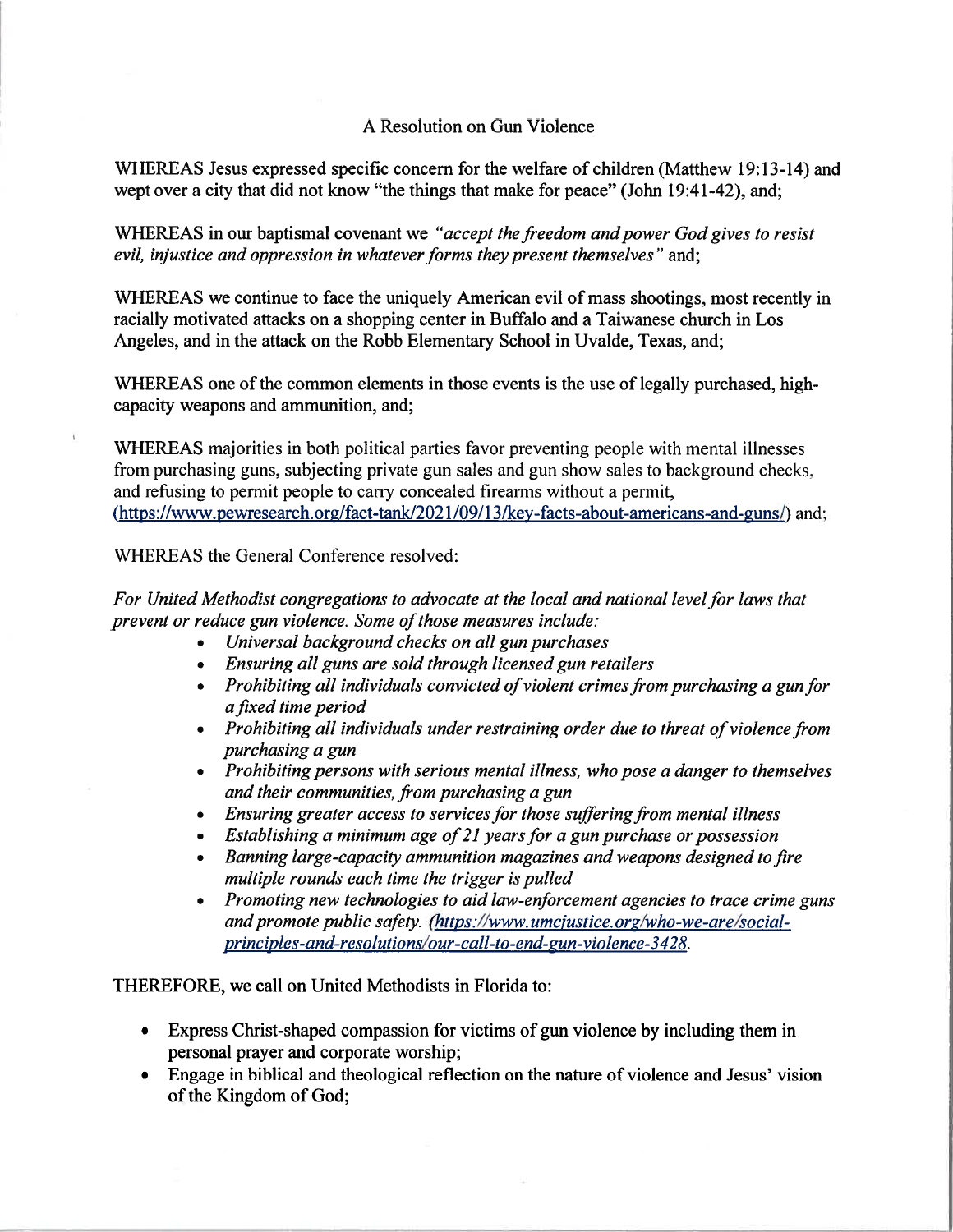- Support and encourage research on gun violence to aid in the formulation of effective legislation;
- Call on our local, state and federal representatives to support reasonable gun safety laws including universal background checks, "red flag" laws, and renewal of the assault weapons ban;
- Boldly proclaim the hope of that day when God's Kingdom will come and God's will be done on earth as it is in heaven and claim the opportunity to participate in its coming.

There are no additional costs to be incurred by the Florida Annual Conference as a result of this resolution.

Submitted by: James A. Harnish, retired elder

Supported by:

**Bryant Manning Ivan Corban** Warren Willis Dan Johnson Mary Lee Downey Jim Green **Wayne Curry** Marti Chumbler Debbie Keller Allen **Steve Harper Christy Allen Holden** John Hill **Tim Smiley Kandace Brooks** Ellen Miavitz-Brown **Todd Bardin** David Killingsworth Matt Wallis **Bob Bushong** Kevin Johnson **Louis and Anita Williams** Jeanine Spangenberg Clontz Nancy Winckler-zuinga **Brett Wells Bultemeier** Judith Pierre-Okerson **Heather Harding** Sandi Opalinski

Victoria Williams Lee Hall-Perkins **Tracie Fulkman Ashley** Jennifer Potter Buff David Gill Jovce Alexander **Brett Opalinski Gary Spencer** David Dodge **Andy Oliver Ben Richards Beth Farabee Snarr** Andrea Lynne Whisnant **John Powers Jad Denmark Rick Gebauer** Danny Bennett Wilma Ivelisse Reyes Melissa Pisco Chris Green **Brittany Leclair** Ellen Arterburn Pollock Mark and Margaret Charles Peggy Diane Grace Moss **Molly McEntire** Nancy Vallario Kris Wise

M.e. Ram Jane Finnegan **Claire Watson Chance** Erica Marlene Blythe Madeline Luzinski Denny Ragsdale Maresi Brown Sarah Robles Wise **Annette Stiles Pendergrass** Stephanie Johnson Lain Laura Roy **June Edwards Carrie McCannell-Scruggs** Roy Terry Terri Hill **Bailey Schreiner Becky Ambrose** Rokitowski Maryaan West Mueller **Cruz Edwin Santos** Panela Feeser Ian Campbell Linda Tice Rachel Williams **Martha Ross** Sue Caldwell Panazze Katherine Zimmerman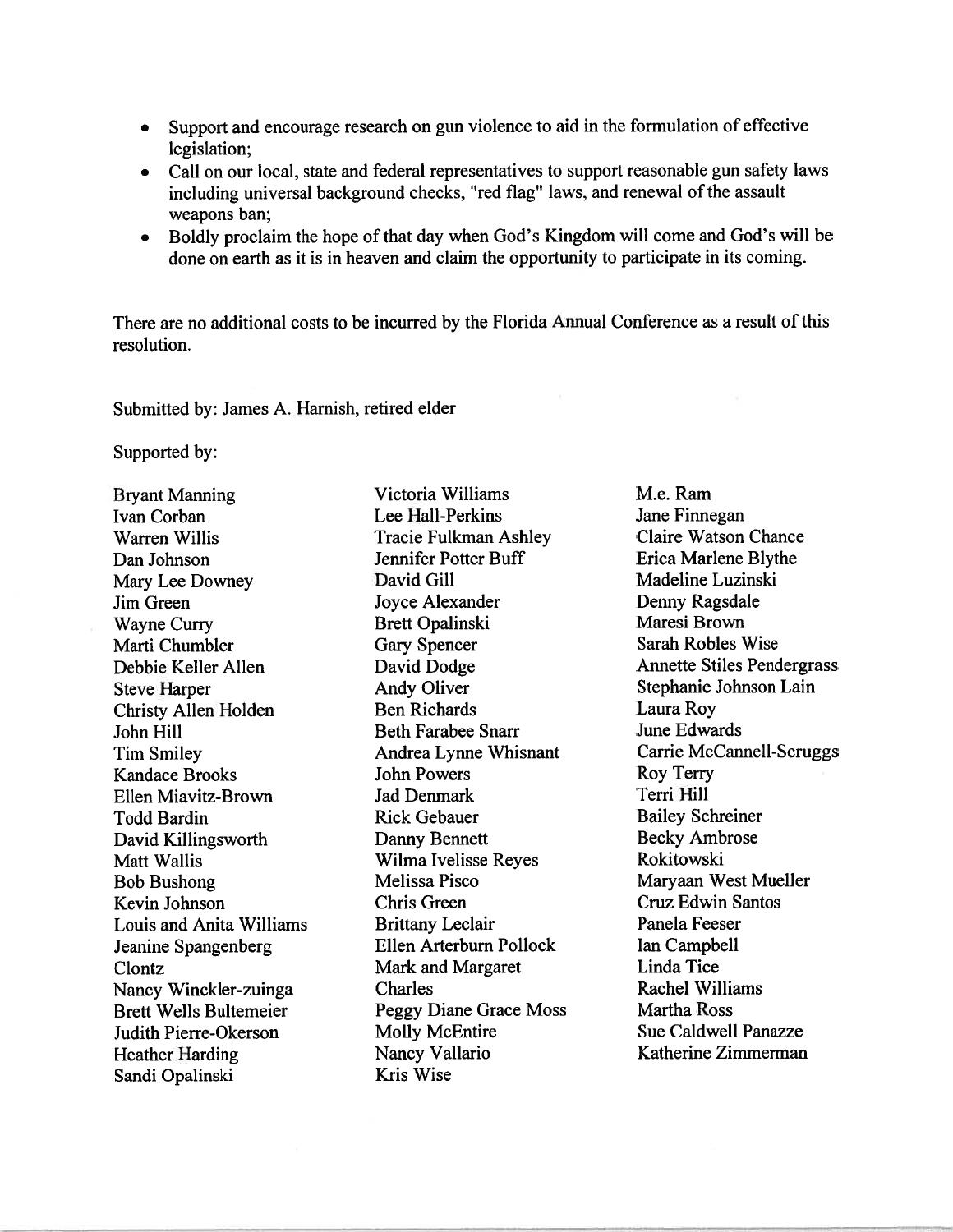## **RESOLUTION: EOUITY IN CONGREGATIONAL DEVELOPMENT**

WHEREAS the early church modeled a radical sharing of possessions (Acts 2:45, 4:34-35) to ensure that all believers had the material resources they needed to thrive.

WHEREAS we believe intentional commitments to our churches and clergy of color will cultivate equity, peace, love, and fruitfulness and contribute to the growth of God's kingdom in Florida.

WHEREAS Dismantling Racism: Becoming an Anti-Racist Conference Comprehensive Plan states that we would "analyze present budgeting practices, allocation of funds, and salary inequities for clergy of color and devise a racially equitable financial plan that includes apportionment expectations for minority communities, forgiveness of debt for minority congregations, and salary support for clergy of color by January 2022."

WHEREAS current clergy compensation data in the Florida Conference reveals that full-time Black clergy receive an average of \$11,156 less per year in compensation than full-time White clergy. Likewise, full-time Hispanic/Latino clergy receive an average of \$8,679 less per year in comparison to their White colleagues.

BE IT RESOLVED that at least forty percent (40%) of expenditures from the Cabinet Development Fund over the next ten (10) years will be committed by The Florida Conference Cabinet and the Office & Committee of Congregational Vitality to churches and clergy of color, beginning July 1, 2022. This commitment includes, but is not limited to, the work of creating equity in clergy compensation, congregational development, and debt reduction.

BE IT FURTHER RESOLVED that at least one-third  $(\frac{1}{3})$  of all new church starts over the next ten (10) years will be located in communities of color, using funds from the New Church Development Fund.

### **Financial Impact**

This resolution will have a financial impact on the Cabinet Development Fund and the New Church Development Fund. It would direct 40% of all expenditures from the Cabinet Development Fund over the next ten (10) years to churches and clergy of color, and it would commit funds from the New Church Development Fund to plant of at least one-third (1/3) of all new church starts over the next ten (10) years in communities of color.

### Implementation

This resolution will be implemented by the Bishop's Anti-Racism Task Force, the Board of Trustees, the Office & Committee of Congregational Vitality, and the Cabinet of the Florida Conference.1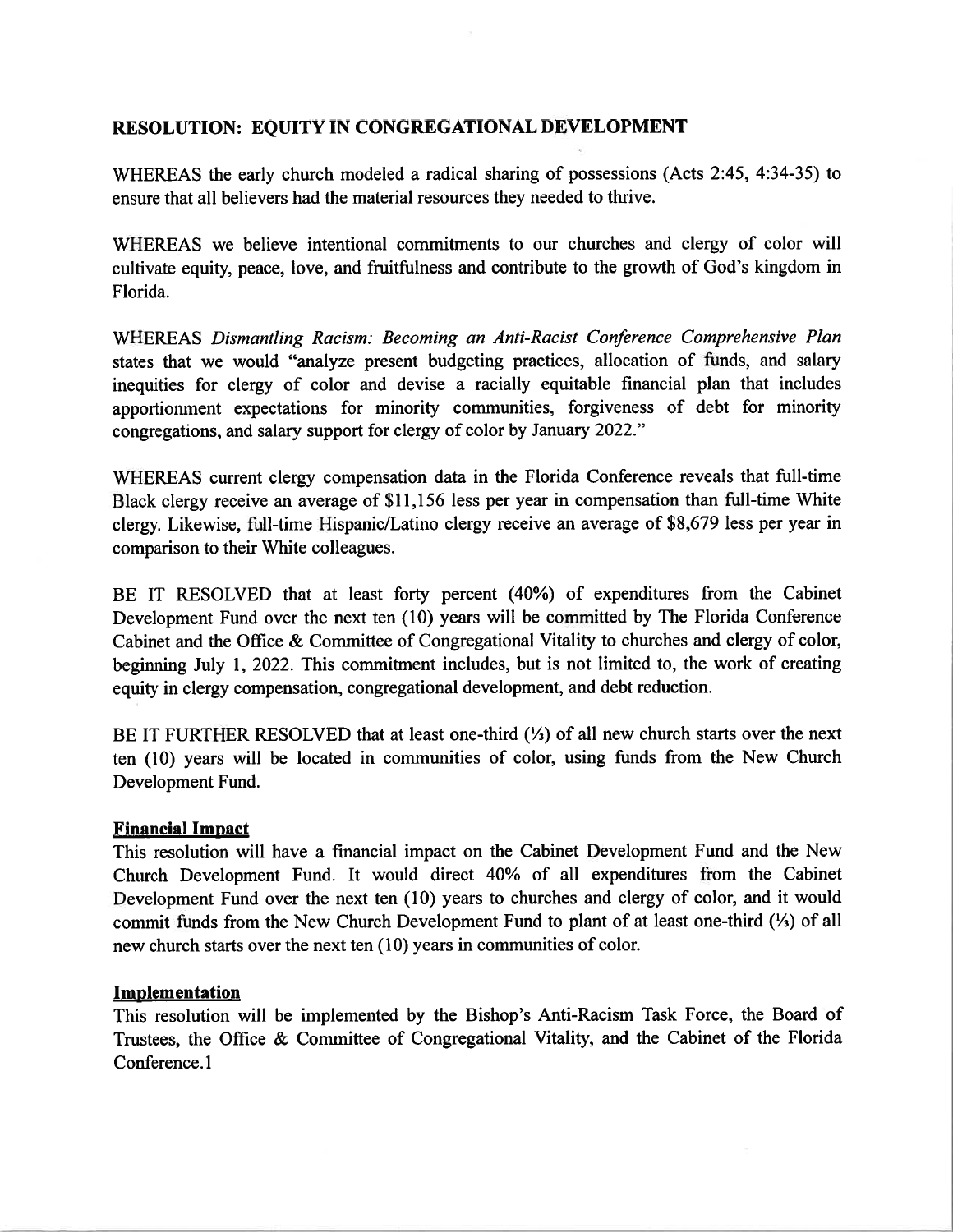### **Submitted By**

The Resolutions Sub-Team of the Bishop's Anti-Racism Task Force (Julius David, Rev. Lee Hall-Perkins, Beth Potter, Rev. Bailey Schreiner, Rev. Dr. Latricia Scriven, Rev. Melissa Stump, Warren Pattison)

# **Supported By**

Rev. Debbie Allen, Rev. Tracie Ashley, Rev. Dr. Sharon Austin, Deborah Baker, Donna Baxla, Bronwyn Bedient, Rev. Robert Bledsoe, Rev. Jennifer Potter Buff, Arleigha Byer, Rev. Andrea Byer-Thomas, Nick Carey, Rev. Paul Chilcote, Nancy Constant, Lee Cross, Lea Ellen DeWitt, Robert Dinwiddie, Rev. Bethany Douty, Rev. John Ekers, Rev. Bette-Jo Foster, Susan Garcia-Nikolova, Colleen Gass, Gloria Gerntrup, Angela Gibson, Rev. Dale Golden, Rev. Ivan Gonzalez, Christina Goudard, Rev. Pamela Green, Rev. Amy Greene, Betsy Grizzard, Rev. Terry Heck, Rev. Dr. Rinaldo Hernandez, Laurie Hofts, Thomas Hofts, Rev. Christine Allen Holden, Rev. Dr. Kevin M. James, Sr., Rev. Jason Knott, Rev. Madeline Luzinski, Rev. Mike Luzinski, Lashley Marks, Lee McAuliffe, Paul McCrea, Diane McCreary, Molly McEntire, Rev. Pam McMillan, Nancy Metz, Ronald Metz, Cristi Moore, Tracy Newman, Rev. Andy Oliver, Linda Palmer, Patty Perez, Gwen Pipkin, Vicky Pitner, Beth Potter, M.E. Ram, Rev. Lois Rogers-Watson, Rev. Dr. Latricia Scriven, Rev. Kathi Sheehan, Ivor Singer, Mary Scott Singer, Rev. Tracey Stallworth, David Stump, Rev. Melissa Stump, Patty Surface, Rick Surface, Mary Talbott, Rev. Nicki Taylor, Jerry Thomas, Rev. Vicki Walker, Rev. Matthew Wallis, Rev. Andy Whitaker Smith, Forrest White, Ken White, Rev. Allee Willcox, Alice Williams, Kris Wise, Rev. Sarah Wise, Larry Young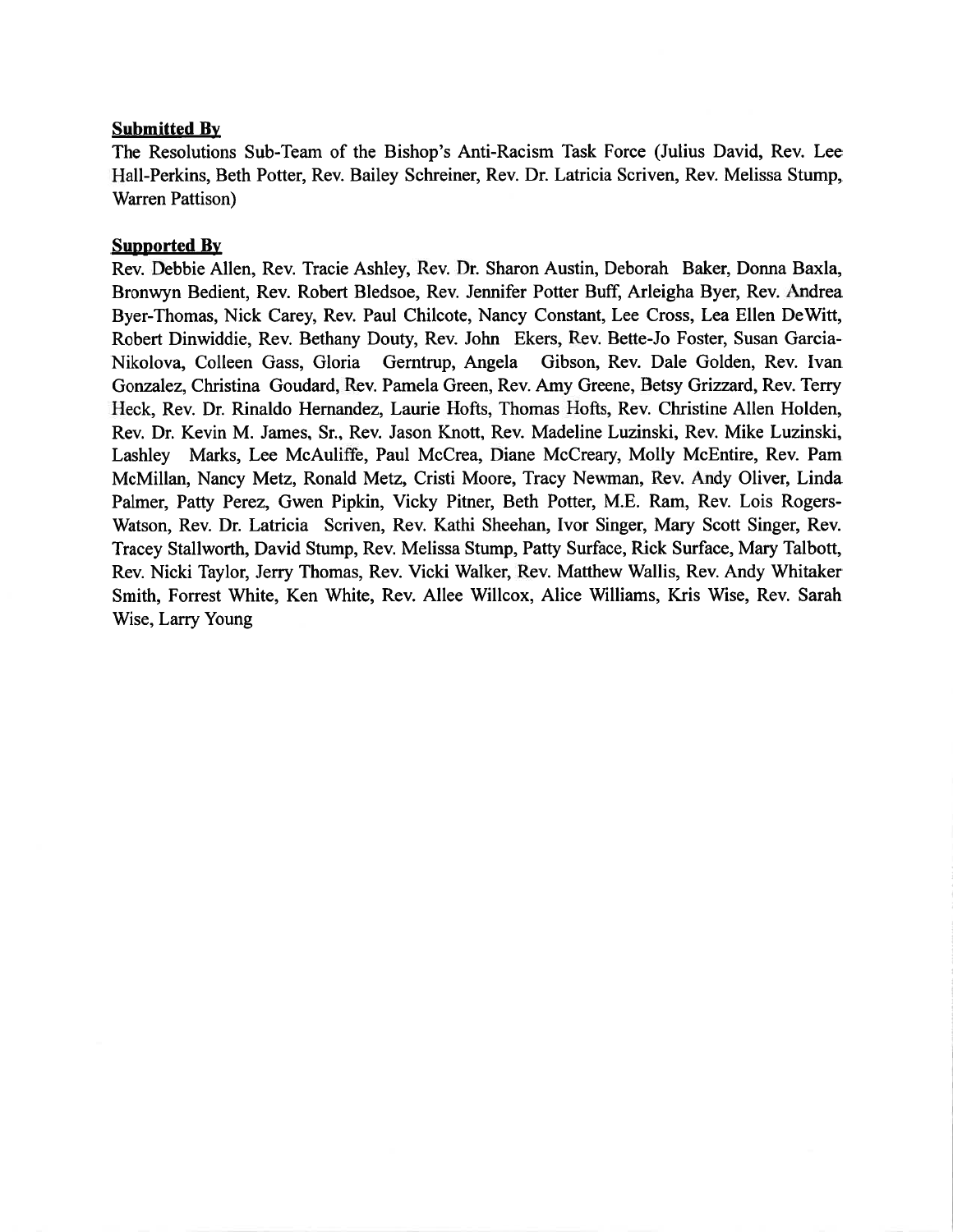# A RESOLUTION TO PROVIDE GUIDANCE AND ENSURE ECONOMIC EQUITY IN FINANCIAL, PROPERTY & REAL ESTATE TRANSACTIONS INVOLVING AFRICAN **AMERICAN AND ETHNIC CHURCHES**

PREFACE: David Scott, author of the article, "A Primer on UMC Assets," makes this observation, "The church is a mix of the human and the divine. We pursue heavenly ends, but we use and must use earthly ends to pursue them." This quote sets the stage for this resolution that is centered on equity and ecclesiology. More specifically, how do we ensure that African American churches in the Florida United Methodist Conference (FLUMC) are afforded opportunities to attain equity in leveraging their economic resources to refresh and revitalize ministries, missional engagement, and discipleship? The focus on equity is essential to addressing historical inequities in the structure, location and provision of resources impacting African American United Methodist Churches before and since the 1968 merger.

As United Methodists, we are committed to a clear set of Social Principles, one of which speaks to our responsibility to the Social Community. An excerpt from the Social Community Principle compels us to address and redress issues of "...disparate treatment and lack of full access and equity in resources, opportunities, and participation in the Church and in society based on race or ethnicity. [...] We commit as the Church to move beyond symbolic expressions and representative models that do not challenge unjust systems of power and access."

The history of Black congregations in the Methodist church is fraught with trauma and structural inequity. A 2018 article from the United Methodist News recounts the fractured history of race and discrimination in the Methodist Church:

"It was an earlier 1939 merger that created The Methodist Church from the Methodist Episcopal Church, Methodist Episcopal Church South, and Methodist Protestant Church. The Southern church only agreed to union after a compromise created a jurisdiction based exclusively on race - not geography. Nineteen black annual conferences of the Methodist Episcopal Church were placed in the Central Jurisdiction and the white conferences were placed in five regional jurisdictions. (Seventeen of the 19 black conferences voted against the 1939 Plan of Union)."

WHEREAS, according to Black Methodists for Church Renewal (BMCR) there are more than 2,400 black United Methodist congregations and approximately 500,000 African American members in the United States. Let us examine the case of one of the Conference's most longstanding African American congregations - Ebenezer United Methodist Church.

WHEREAS, the Rev. Dr. Aaron D. Hall, Sr., was the youngest District Superintendent in the Central Jurisdiction and continued as a leading figure in the newly reorganized Florida Annual Conference and served for 33 years as the Senior Pastor at Ebenezer United Methodist Church. Founded in 1898, Ebenezer was one of the leading African American United Methodist churches in its community, in the District and in the Conference for many, many years after the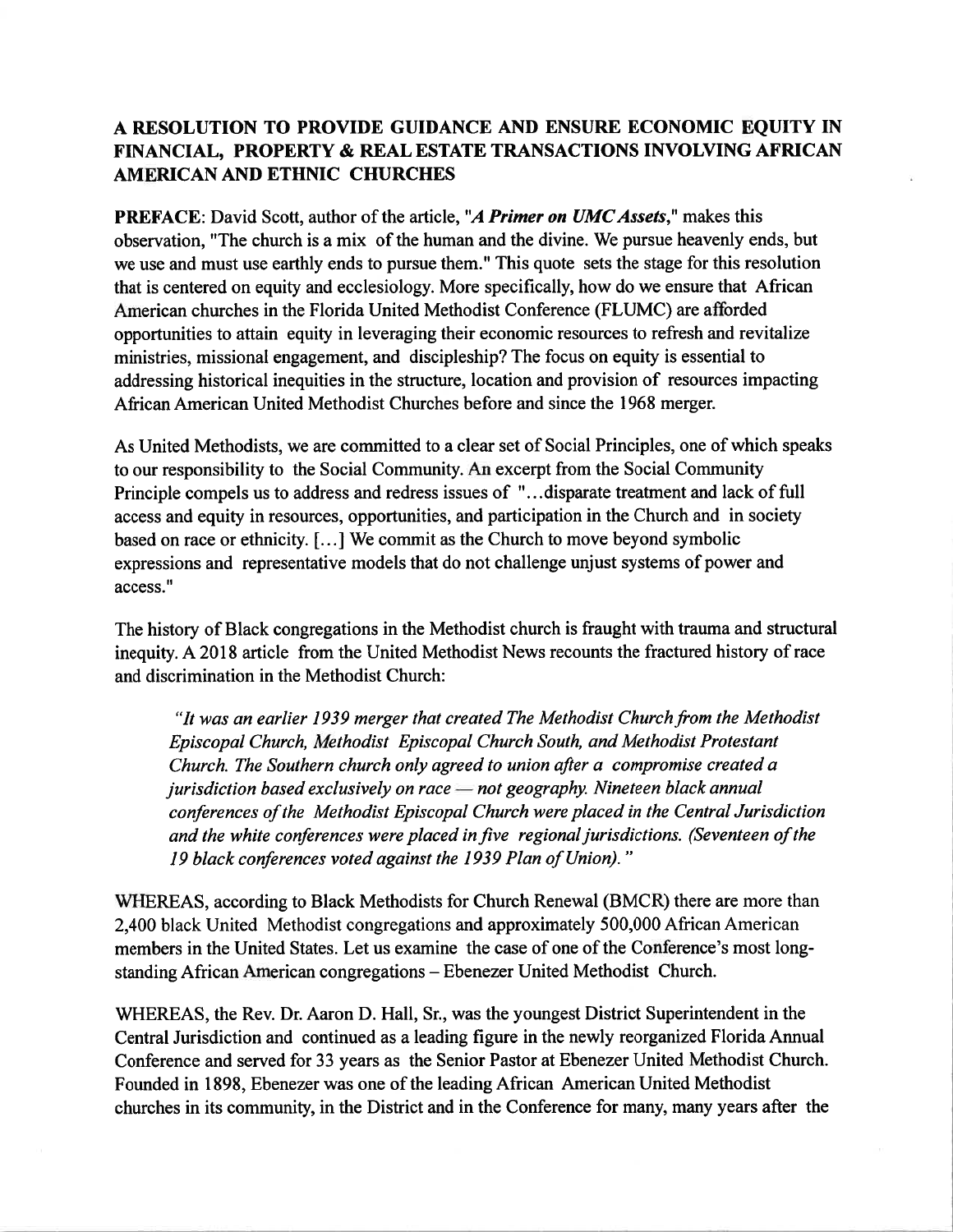merger. Originally founded in Miami's historic Overtown community, in 1973, Ebenezer left its church building on N.W. 3rd Avenue and relocated to the Allapattah community joining two other congregations – one White, one Hispanic - at the Allapattah United Methodist Church. Overtime as White families left the inner city, and the church, Ebenezer became the primary custodian of the property. By the 2000's the Church had accumulated a substantial amount of debt, mostly related to the ministry protection insurance and other property related challenges involved in the upkeep and maintenance of a 25,000+ square feet edifice. Seeking relief, in 2006-07 a former Church Pastor met with the former Bishop and the Extended Cabinet – the administration in place at the time -- for a remedy to alleviate the church of its mounting debt. Promises were made but ultimately went unfulfilled and likely not well documented. Now, the church is on the precipice of praying and planning for the future of its property that will impact generations to come. Ebenezer is no doubt not the only black or ethnic church facing such a fateful decision. As such the church serves as a symbol of the legacy and the challenges black United Methodist Churches face as they look toward the future while attempting to overcome and address the vestiges of discrimination which created the economic fragility and instability many black churches continue to experience. The work of the Conference is to ensure that the future and circumstances of black and ethnic churches reflect the Social Principles the global church espouses; that we become an exemplar for equity.

WHEREAS, in 2018 the Eastern Pennsylvania Conference significant efforts were undertaken to address the financial inequities black congregations face by waiving all ministry protection costs which pose major financial hardships to black churches. The FLUMC should endeavor to emulate this process as there may be evidence of practices within our conference regarding the burdensome costs black congregations continue to face in maintaining large buildings which formerly belonged to white congregations prior to, and just after, the 1968 merger.

WHEREAS, The United Methodist Church, FLUMC, is promoting "People Over Property", an examination of the role of church buildings and properties in the mission of making and winning disciples for Jesus Christ. Many of our older church buildings are showing signs of age and the cost of maintaining, upkeep and renovation is taxing and straining on diminishing congregations and church budgets.

WHEREAS, the racial wealth gap continues to impact and suppress the income levels of blacks in the U.S., and therefore negatively impact stewardship efforts at black churches. According to the Brookings Institution, at \$171,000, the net worth of a typical white family is nearly ten times greater than that of a Black family (\$17,150) in 2016. Further, inheritance and other forms of wealth transfer account for more of the racial wealth gap than any other demographic and socioeconomic indicators."

WHEREAS, most clergy and lay leaders lack the experience and knowledge to manage real estate matters without significant education and guidance, a reality that is amplified in a 2021 article by Rick Reinhard which states,

"...clergy and lay leaders are not equipped — and sometimes less than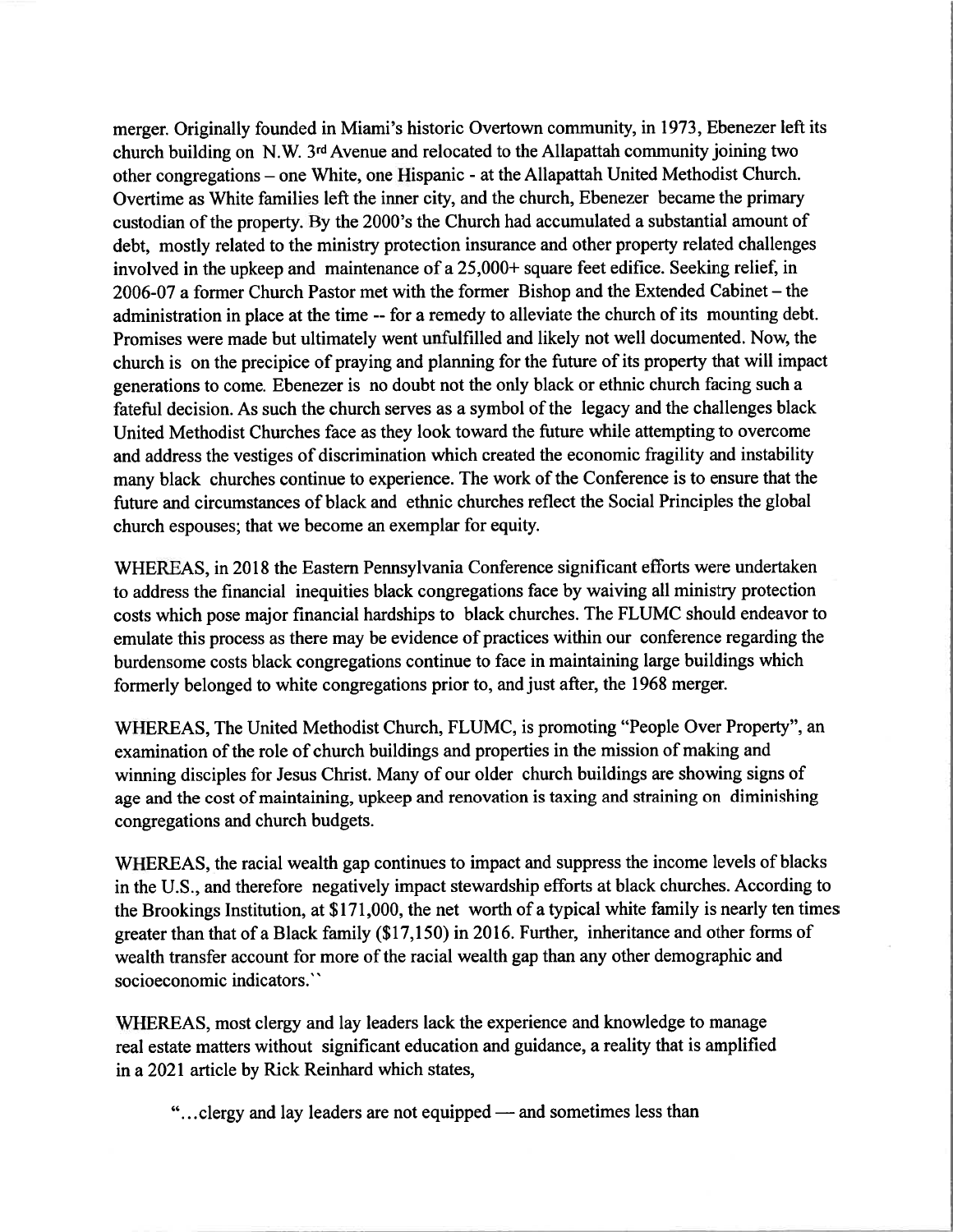interested — in dealing with church real estate. Seminaries, like many institutes of higher learning, prepare students intellectually but not pragmatically, especially in matters involving property. Lay leaders often try to apply wisdom about their home ownership, but often those lessons do not apply. Similarly, clergy and lay leaders often find themselves debating moral and sentimental issues regarding property rather than tackling practical, often financial, issues."

WHEREAS, the FLUMC membership is more than 70 percent white and as such the Conference must prioritize the preservation, vitality, and financial sustainability of black United Methodist congregations. In this period of racial reckoning, FLUMC leadership has begun an internal examination of racism and its ills, through the lens of anti-racism. This examination must extend to recognizing and reforming the church's role in sustaining systems of oppression that limited opportunities for black Methodists in the Florida Conference.

THEREFORE, BE IT RESOLVED, the Conference commits to working collaboratively and expeditiously with African American United Methodist Churches, to conduct a review the financial status of the churches, inclusive of market appraisal of properties under the churches' jurisdiction, as part of a multi-pronged strategy to create a more equitable process for analyzing and managing real estate opportunities, contracts, agreements, and transactions involving black church properties, including:

- An assertive commitment to design protocols from interested congregations to receive the necessary funding and administrative access and support to review all current and prospective real estate and related financial transactions to ensure that black and ethnic congregations are granted the support, expertise, and flexibility needed to manage these transactions according to generally accepted business practices and according to the provisions of the Book of Discipline, Section VI, Paragraph 2541, Incorporated Local Church Property - Sale, Transfer, Lease or Mortgage, which requires the receipt of fair market value for church properties, inclusive of partnerships or collaborations where churches may be displaced and/or relocated from use of the majority square footage of the church building and/or related properties.
- Recognizing the widening of the wealth gap in the United States, that also impacts the financial capacity of congregations, the FLUMC must closely examine and develop an Equity Rubric, developed along with the appropriate experts in finance, real estate, business, law, and social justice, with concomitant input from black and ethnic congregations to ensure that all property transactions are fair, equitable and do not further the economic inequities that have systemically hampered and limited the missional engagements of black and ethnic congregations. This work should also be reflected and translated into curriculum to be taught in United Methodist Seminaries for the educational benefit of seminary students and local pastors through continuing education programs. The Equity Rubric should be developed by the Bishop's Anti-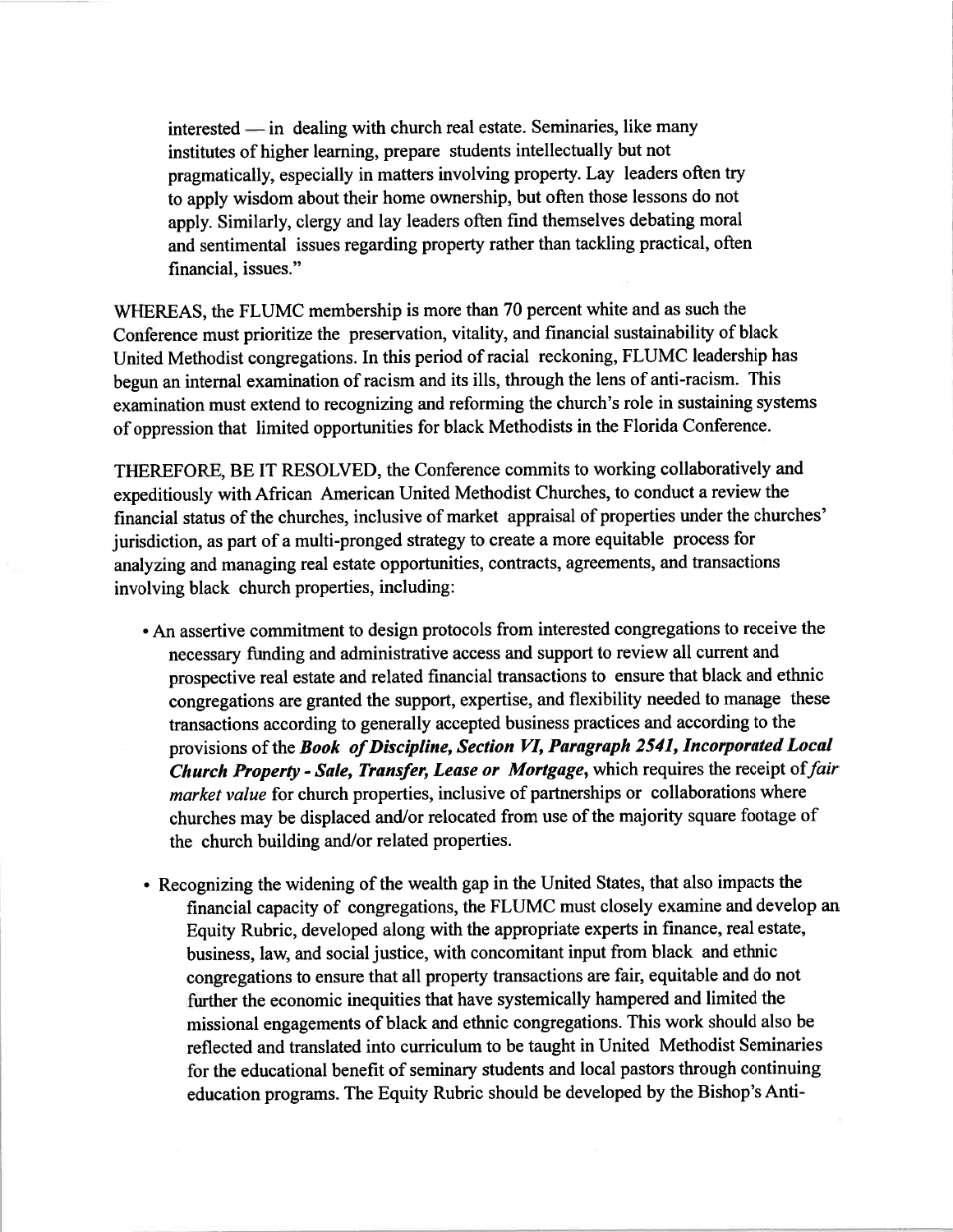Racism Task Force and should include subject matter experts from Historically Black College & University faculty in relevant disciplines, or African American faculty (or faculty representing the majority demographic of the congregation), in relevant disciplines, from Florida Colleges or Universities in closer proximity to the congregation pursuing the consulting support

- A commitment to the production and dissemination of an annual Equity Report Card to be shared at each Annual Conference conveying the results of this effort (which may also include other equity initiatives taking place within the Conference). The Equity Report Card will be created, reviewed and disseminated by the Bishop's Anti-Racism Task Force and presented at the Annual Conference starting in 2023.
- And lastly, be it further resolved since as a Conference and a denomination still pending the results of General Conference that is expected to impact church property issues and involve financial remuneration due to or expected from the FLUMC, commits to dedicating equitable resources and to ensuring equitable results in real estate transactions for black churches and/or congregations of color as compared to similar transactions at White United Methodist churches/congregations. This must involve the allocation of financial management guidance and consultation with all documentation being provided to, and available exclusively, to the affected congregation(s).

As we move into the future with renewed hope and a keen focus on the work of anti-racism in the Florida Annual Conference, let us remember the history and experiences of our African American and ethnic congregations. Let us endeavor to do no harm, and fully consider the importance of the people and their property. As Florida Conference leaders let us endeavor to seek new ways and opportunities for collaboration and partnership which will help to facilitate renewal and new growth for all ministries, but especially our African American and ethnic congregations.

In the wake of this unprecedented pandemic all churches now have the opportunity to see themselves anew and to restructure their relationship with their buildings and properties, and to redirect resources toward creating the church of the future. With, or without, a traditional church edifice, black and ethnic congregations deserve every opportunity to leverage their properties and use the proceeds from any beneficial real estate transaction to leave a reinvigorated legacy for the future.

#### **Financial Impact:**

The opportunity will be prioritized for African American and/or congregations of color, and the cost for each engagement (to include a Discovery Study inclusive of Real Estate Property Analysis, Development & Market Analysis, RFP/RFQ Development, and Revenue Generation Recommendations) would be approximately \$10,000-\$12,000 per congregation. Economies of scale are possible for churches with similar demographics, property characteristics and/or geographic settings. The costs for each engagement will come from, but not limited to, the Episcopal Fund and Congregational Vitality, and allotted to the Anti-Racism Task Force for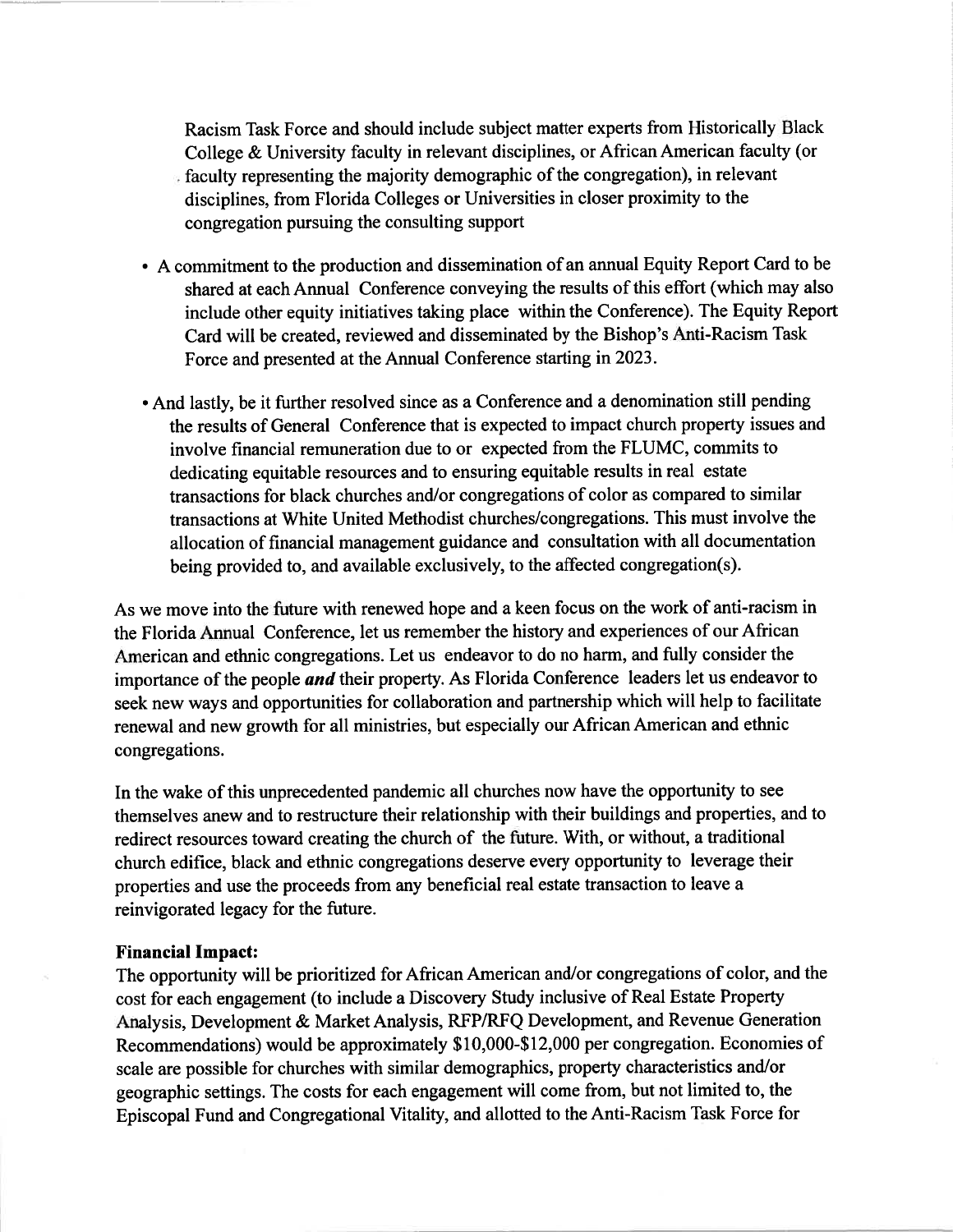payment of consultancy services to fulfill the components/deliverables of this Resolution.

Respectfully Submitted,

H. Leigh Toney, Co-Leader, Lay Servant & Anti-Racism Representative Ebenezer United Methodist Church, Miami, Florida

Approved with the unanimous vote of the Ebenezer United Methodist Church Administrative Council on Sunday, January 30, 2022.

**Works Cited:** 

• (Source: https://um-insight.net/in-the-church/umc-future/a-primer-on-umc-assetsconcluding-thoughts/ • (Source: https://www.umnews.org/en/news/50-years-on-centraljurisdictions-shadow-looms) • (Source: https://www.inquirer.com/philly/news/unitedmethodist-church-forgives-debt-apology-20180719.html) • (Source: https:// www.brookings.edu/blog/up-front/2020/02/27/examining-the-black-white-wealth-gap/) • (Source: https://religionunplugged.com/news/2021/6/10/the-united-methodist-churchmust-tackle-its-looming real-estate-crisis)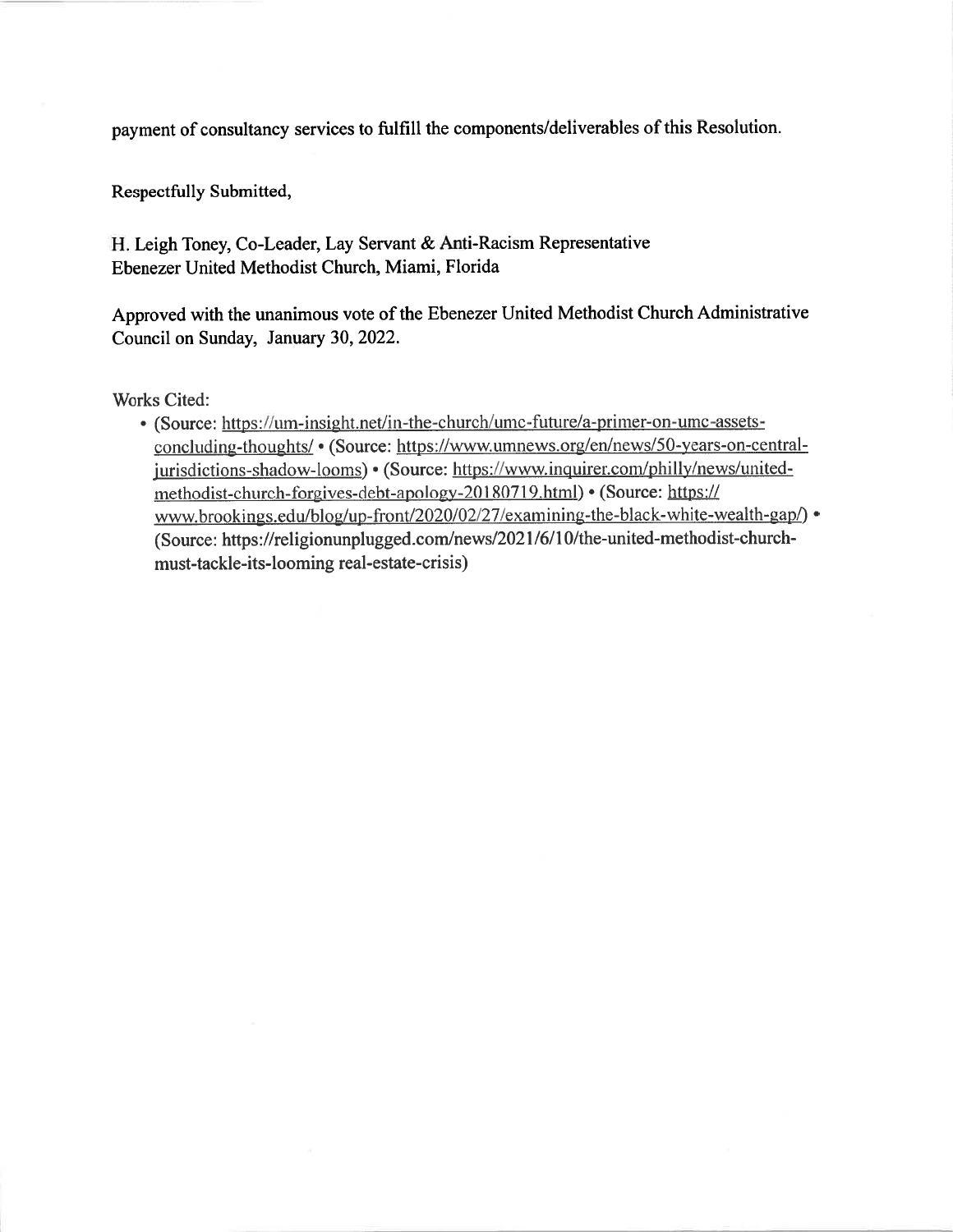# **RESOLUTION: BECOMING ACQUAINTED WITH LOCAL CRISIS PREGNANCY CENTERS WITHIN THE FLORIDA ANNUAL CONFERENCE**

Whereas our United Methodist Discipline, on Paragraph 161, Section K states, "Young adult women disproportionately face situations in which they feel that they have no choice due to financial, educational, relational, or other circumstances beyond their control. The Church and its local congregations and campus ministries should be in the forefront of supporting existing ministries and developing new ministries that help such women in their communities. They should also support those crisis pregnancy centers and pregnancy resource centers that compassionately help women explore all options related to unplanned pregnancy. We particularly encourage the Church, the government, and social service agencies to support and facilitate the option of adoption. (See  $\P$  161M.) We affirm and encourage the Church to assist the ministry of crisis pregnancy centers and pregnancy resource centers that compassionately help women find feasible alternatives to abortion."

Whereas, as an example of the ministries crisis pregnancy centers engage in, The CareNet Manasota Pregnancy Center of Bradenton, Florida provided, from Jan 2021-Dec 2021, the following services: Source: Ms. Bittany Keller, Director of Client Services at Care Net Manasota Pregnancy Center in Bradenton Florida

- Eighty-two (recorded) babies born by pregnant mothers who came to the center.  $\bullet$
- Twelve commitments to Christ by both male and female clients.  $\bullet$
- Eighteen decisions by pregnant women, to carry their child to full term and delivery.
- 1,359 total appointments. Services include, free ultrasounds, educational parenting and  $\bullet$ pregnancy classes, receiving of material items, free pregnancy tests, post-abortive and miscarriage support, etc.
- Partnered with a Professional/Licensed counseling service in April 2021 which uses the crisis pregnancy building, offering clients professional counseling free of charge.
- Abstinence program Designed to educate individuals on sexual abstinence before  $\bullet$ marriage, and the importance of such decisions as could lead to Sexually Transmitted Diseases, Sexually Transmitted Infections, and potential pregnancies.
- Resume' and Job assistance whereby the client is assisted in creating a professional  $\bullet$ resume', seeking potential job opportunities, preparing for interviews, and securing employment.
- Locking arms with other community programs and resources such as Better Together,  $\bullet$ Beds for Kids, Loving Hands, Turning Points, Solve Maternity Homes, Salvation Army, and several more organizations to ensure that individual and family needs are met.

Therefore, be it resolved that United Methodists of the Florida Annual Conference are encouraged to visit and get to know the people and ministries of the Carenet pregnancy centers in their local area.